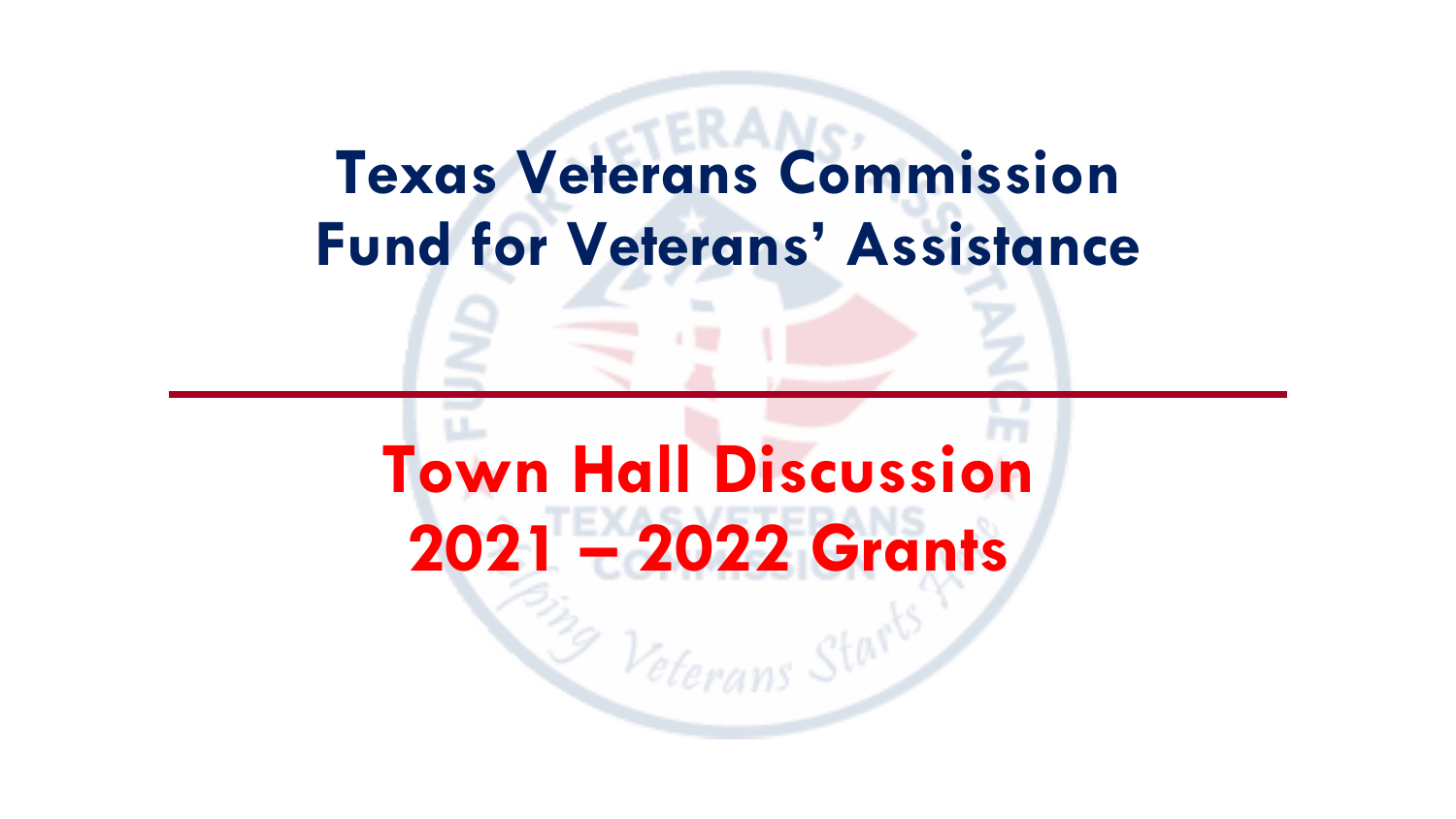# **Welcome!**

# **Thank You for Serving Texas Veterans**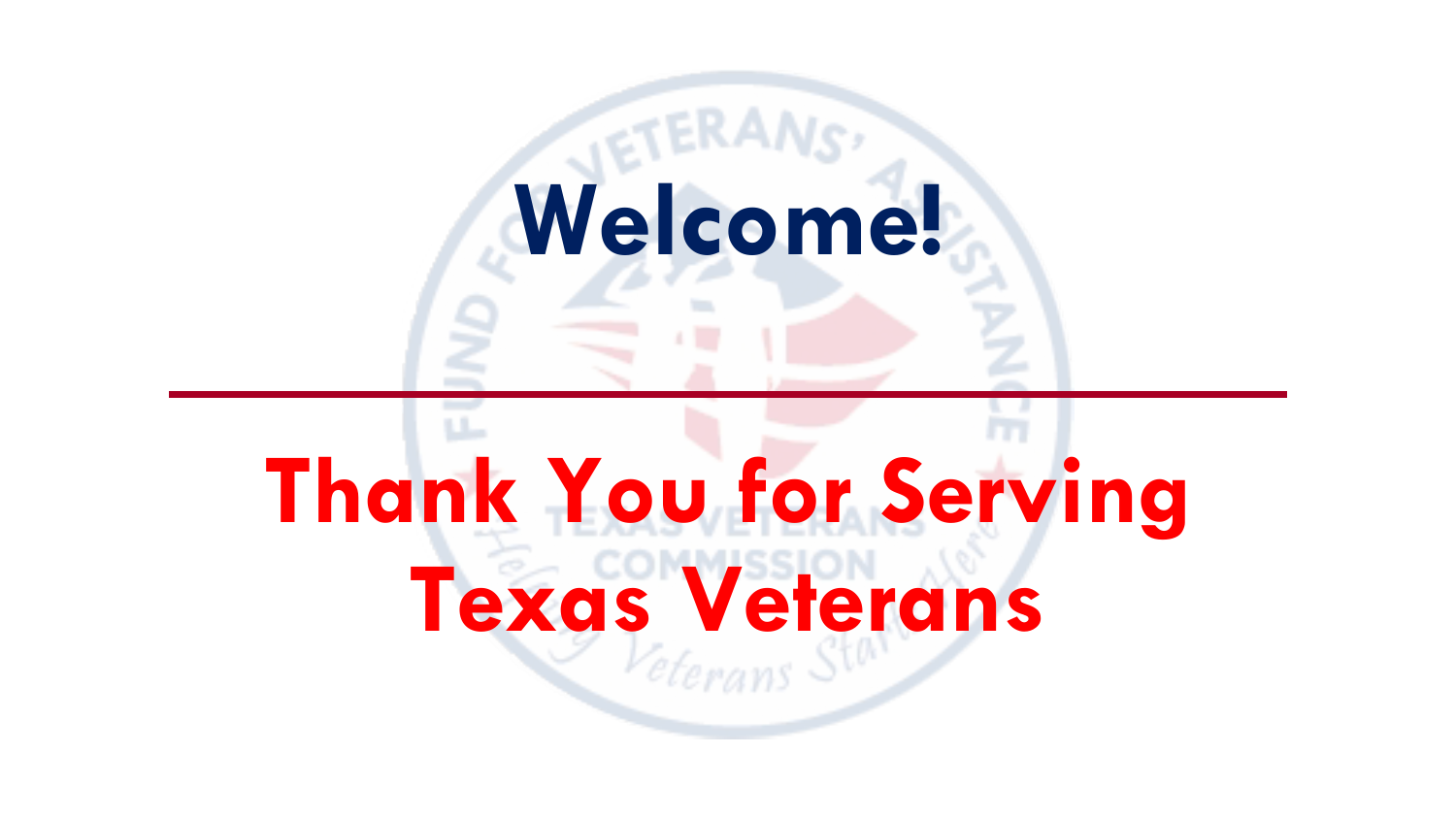

### Purpose & Agenda

Purpose: Share ideas and ways to improve Grant Operations for next grant period: 2022 – 2023.

#### Agenda:

- 1. Close Out preparation and expectations
- 2. Updates to Program Requirements
- 3. FVA's Public Service Announcements
- 4. Finish Strong!
- 5. Q & A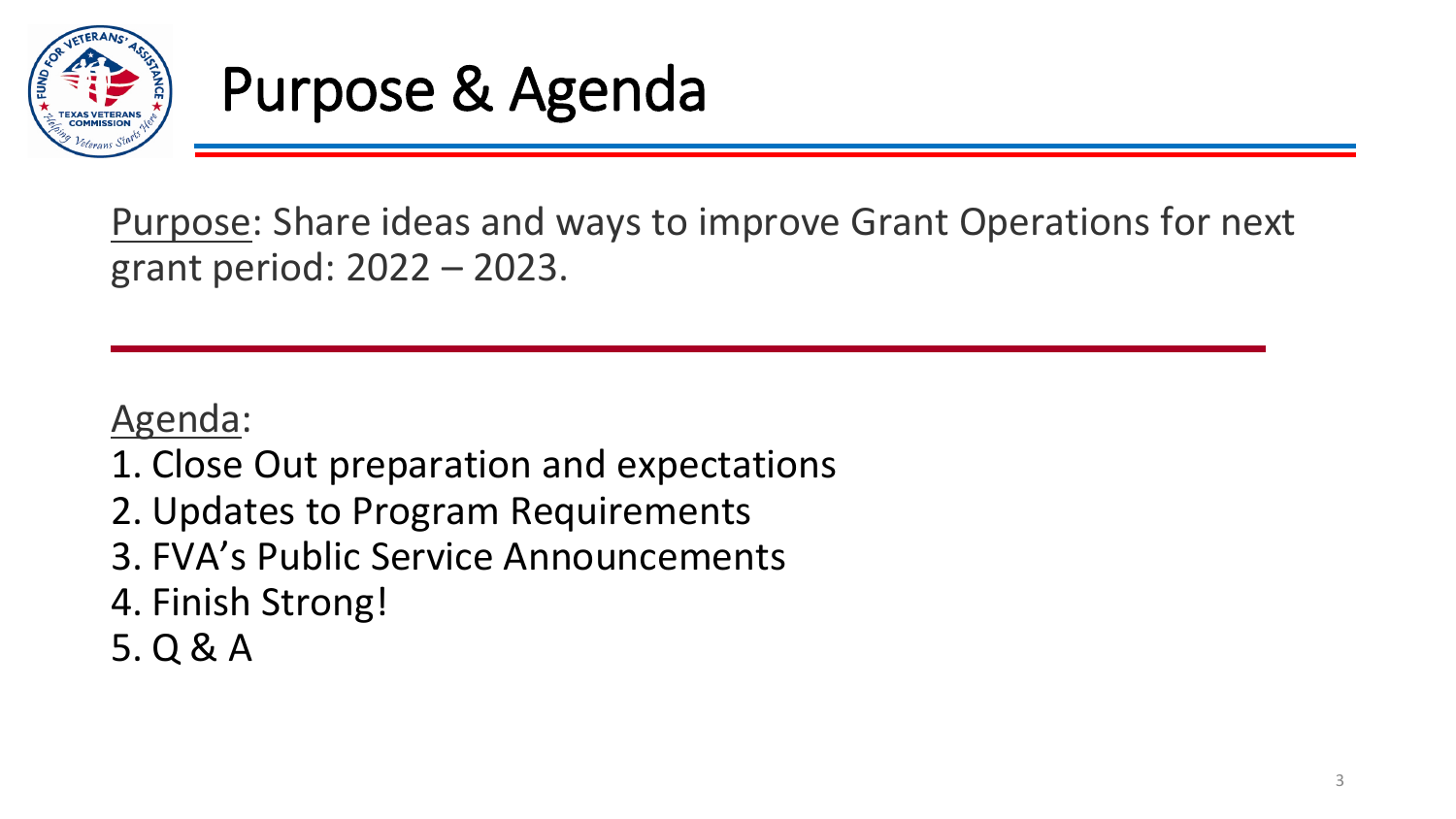

#### June PRR can also serve as close-out PRR by "checking the box" Complete a thorough audit/reconciliation prior to submitting

June Progress Report (PR) – due on July 15th

4th Quarter Outcome measures – due on July 15 Use the Google Form on the 2021-2022 Grantee Home page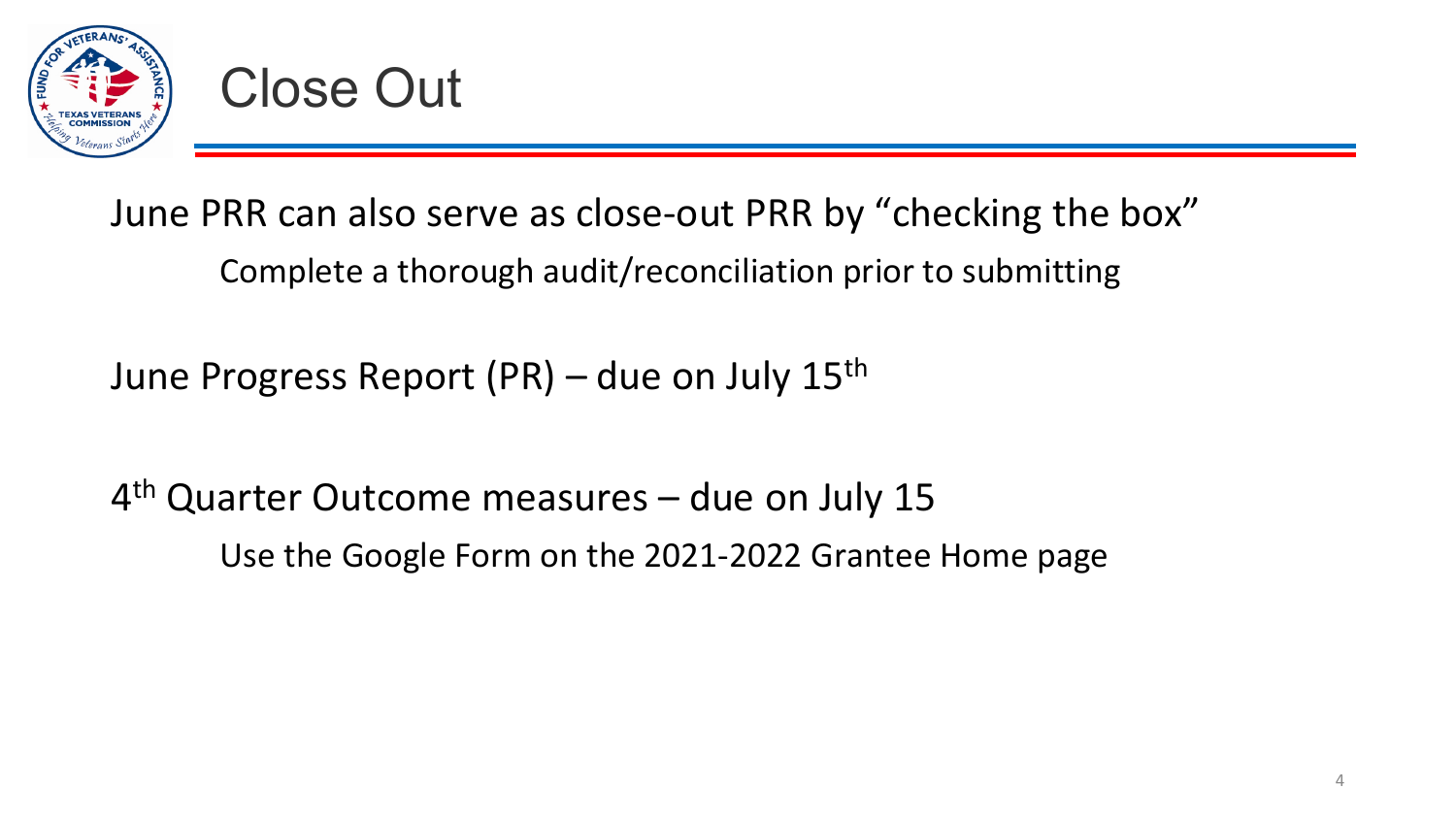

Please use the resources posted on FVA's website

Grant Funded Services Directory 2021-2022 Grantee Home 2022-2023 Grantee Home

Program Requirements have been updated from the 2021-2022 edition that were used this year. To see the updates, visit the 2022-2023 Grantee Home pages on FVA's website.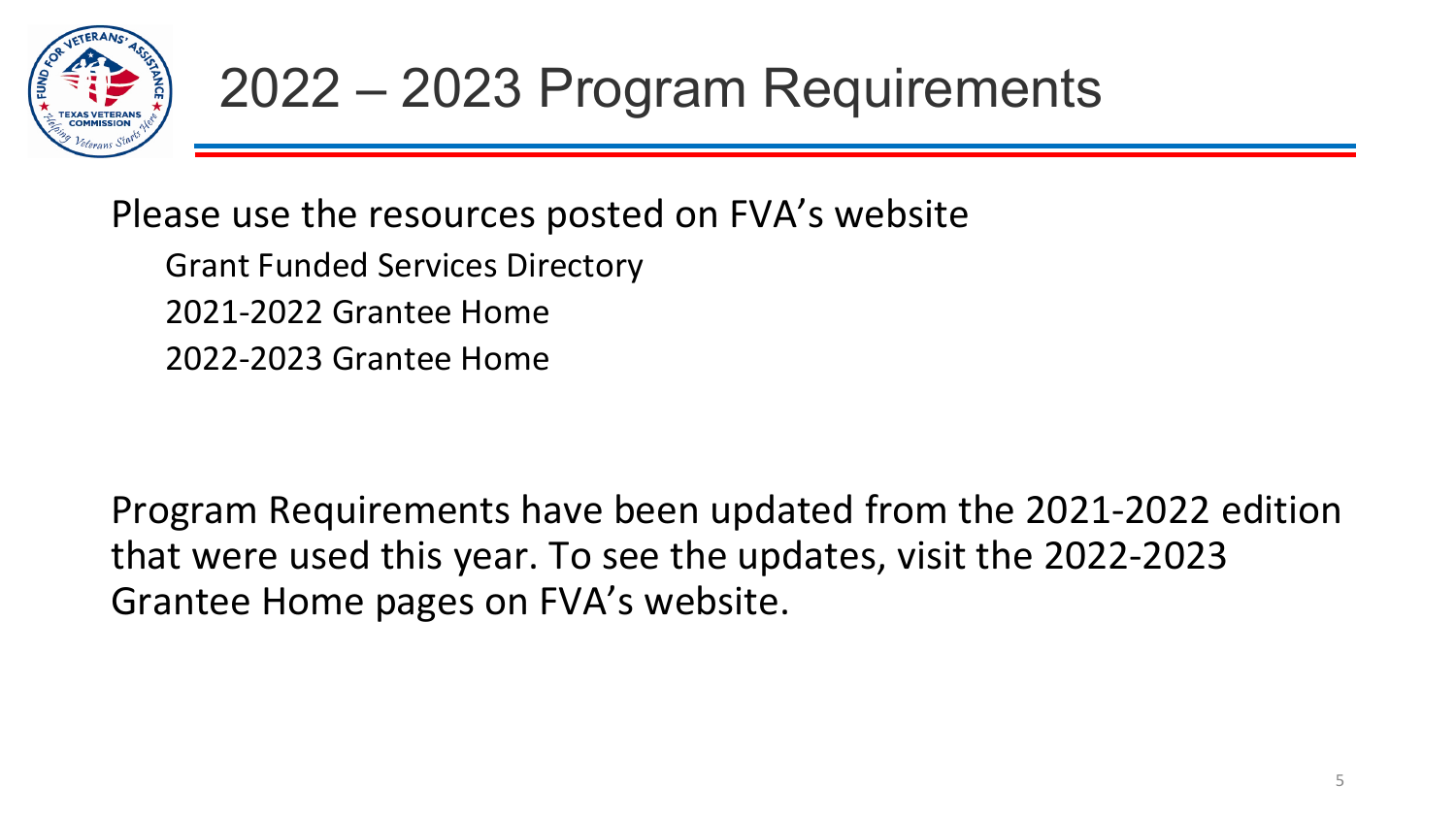

#### Outreach & Collaboration

- County Veteran Service Offices
- Local VSOs and Community Organizations (VFW & Legion, Moose, Elk, Churches)
- VA Medical Facilities and Outpatient Clinics
- TVC's new Grant Funded Services Directory (GFSD) at TVC's website
- FVA TV & Radio commercials (July August)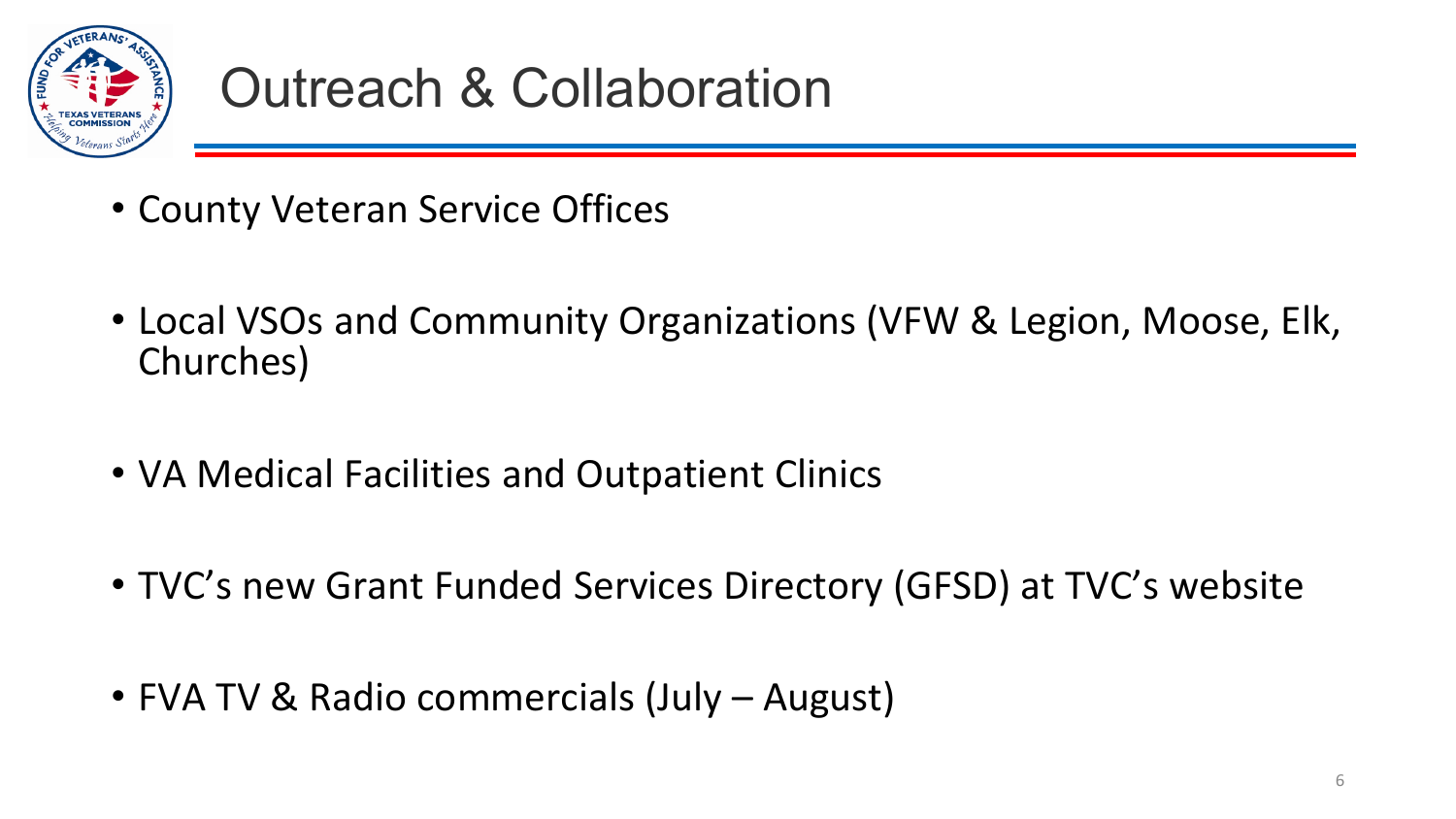

Elisabeth Webster – FVA Communications Coordinator

- 1. General Assistance
- 2. Housing for Texas Heroes
- 3. Veteran Mental Health (Peer Services)
- 4. Directory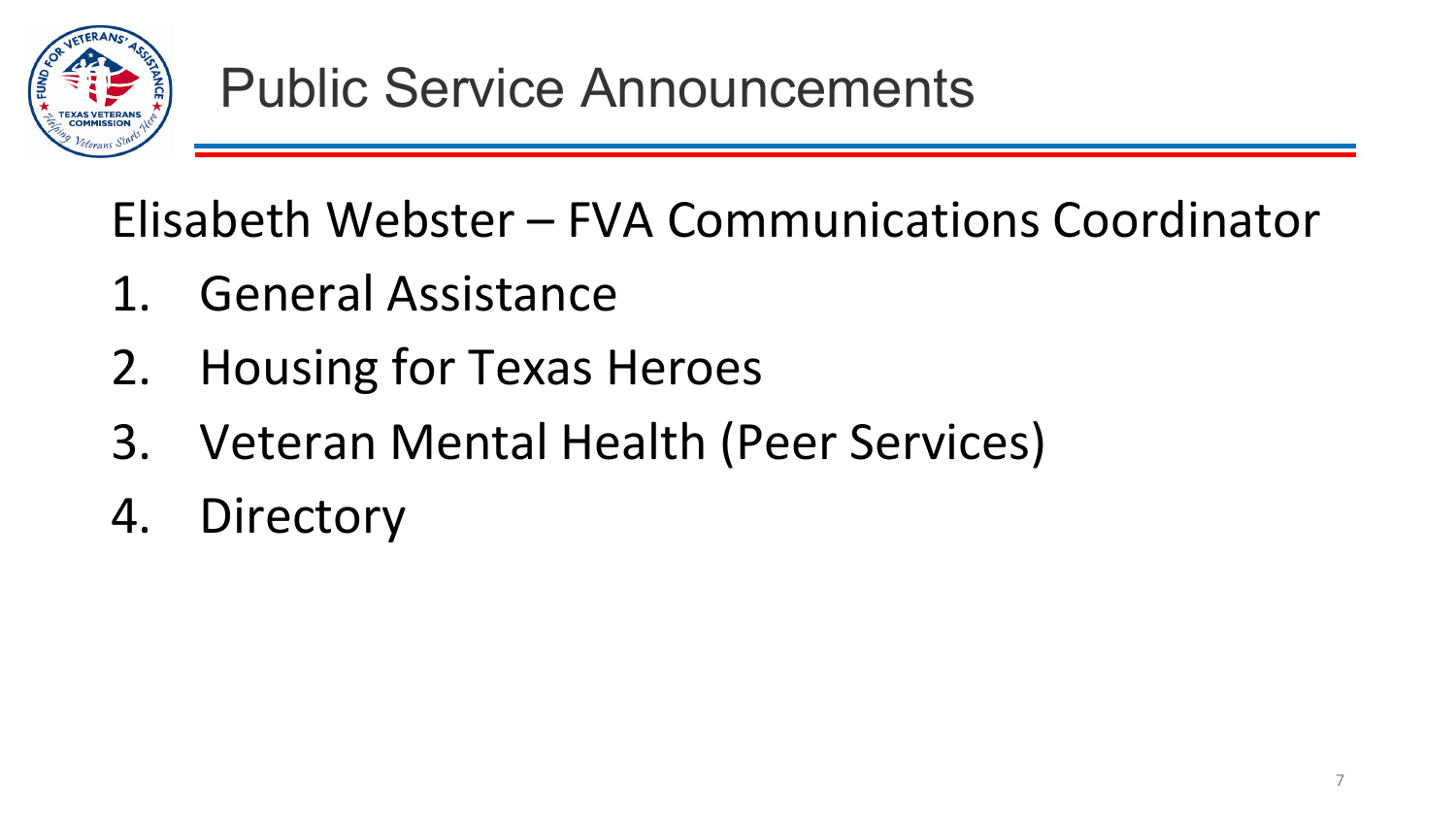

#### FVA Town Hall Schedule – Save the Dates

#### September 22, 2022

• Q1 Town Hall – "Health Check"

*Topics: Compliance, Reporting, Applying for 23-24 Grants, and EGMS*

December 8, 2022

• Q2 Town Hall - "Mid-Point"

March 9, 2023

• Q3 Town Hall

June 8, 2023

• Q4 Town Hall – "Close-Out"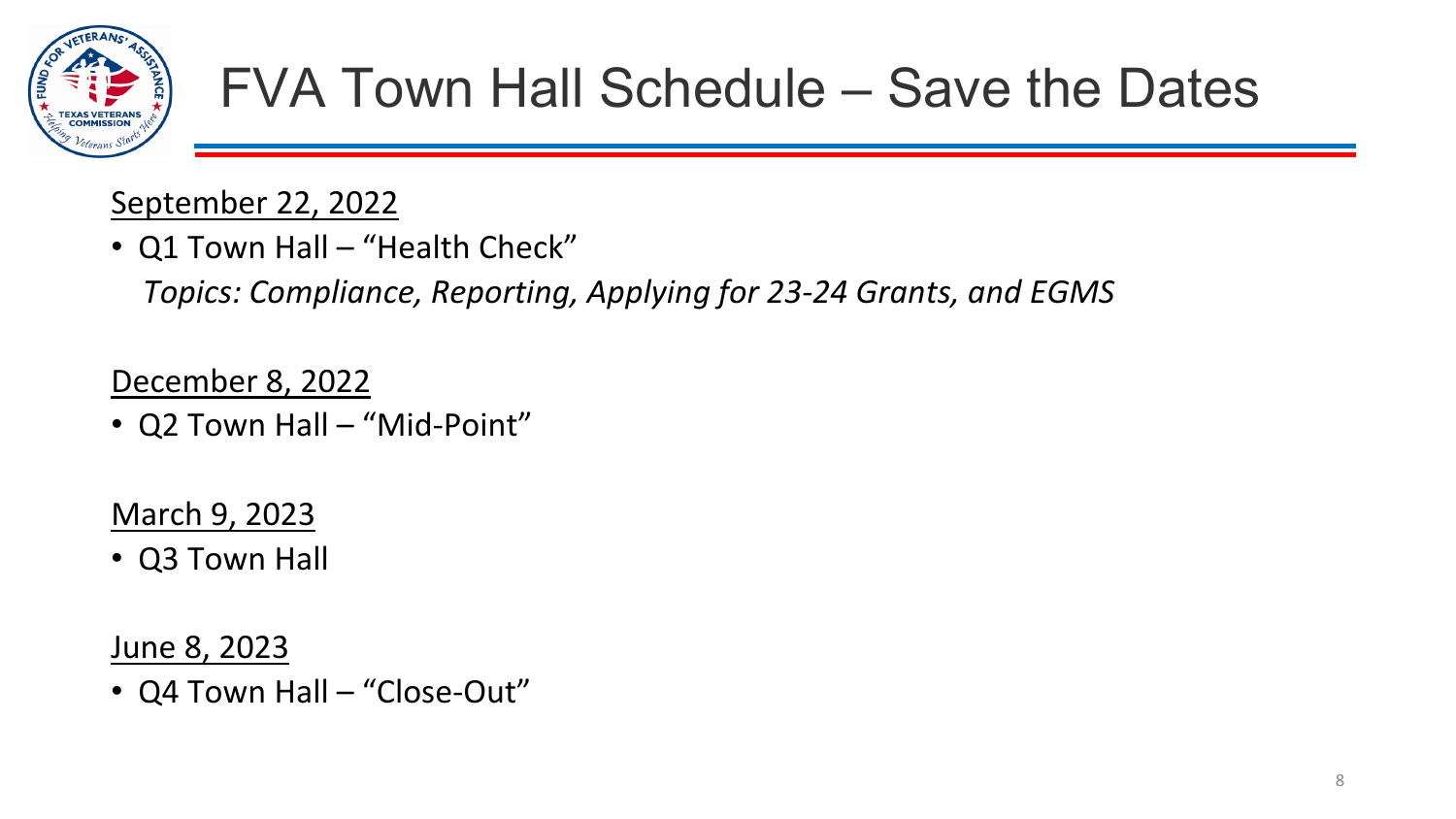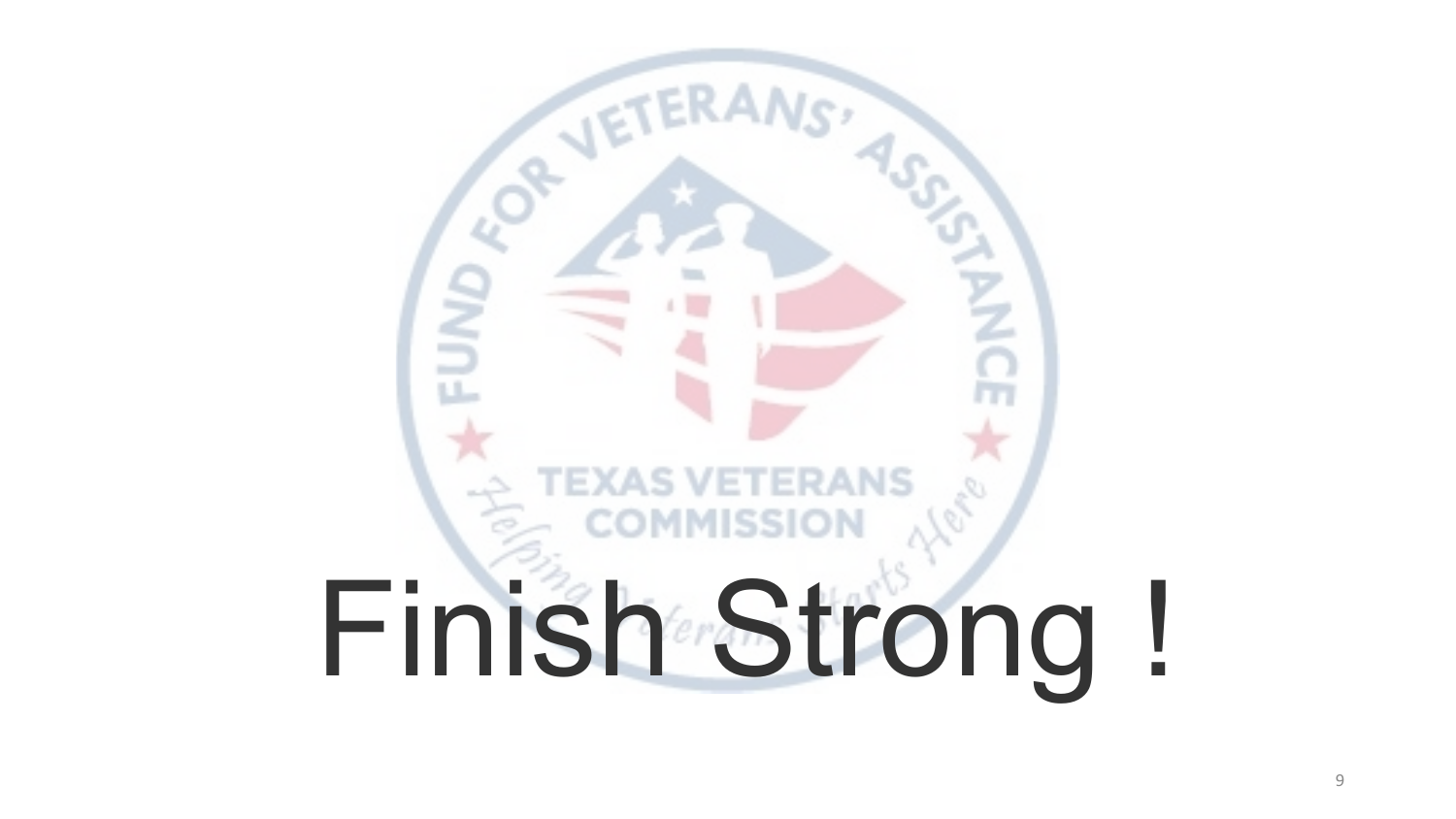# Thank You for Joining & Participating!